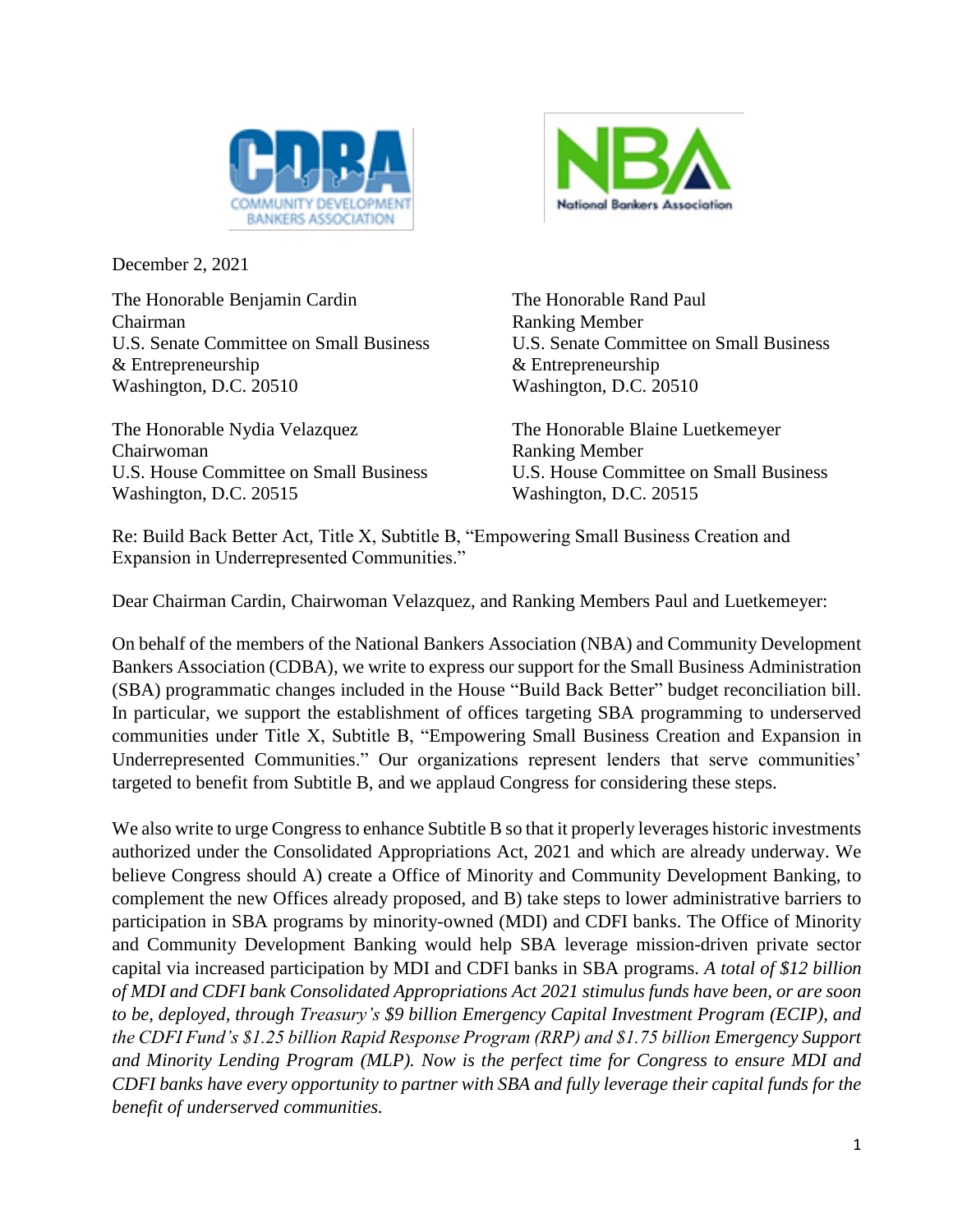Since its founding in 1927, the National Bankers Association (NBA) has served as a voice for Black and other minority-owned banks (MDI Banks). Now, with membership, that includes Hispanic-American, Asian-American, Native-American, and women-owned banks, our reach extends across the country. We believe strongly in advocating for not only our member banks, but also the communities they serve. Our members help low and moderate-income communities across the country, and are committed to providing economic revitalization to families in those neighborhoods.

CDBA is the national trade association for banks and thrifts that are US Treasury-designated Community Development Financial Institutions (CDFIs) - banks with a mission of serving low- and moderate- income communities that are underserved by traditional financial service providers. Our members work in impoverished urban, rural, and Native American communities. Many of our members are also MDIs. CDFI banks have a strong focus on small business lending, and promote entrepreneurship and economic opportunity by providing financial products and services to small businesses located in places that are often disinvested and under resourced.

## *SMALL DOLLAR BUSINESS LOANS AND MINORITY ENTREPRENEURS*

NBA and CDBA share Congress' concern over the capital gap for small, underserved and minorityowned businesses. Build Back Better Act should address the capital gap issue from the supply-side by easing barriers to private sector financing from mission-driven lenders. Despite small businesses being both numerous and essential, small business loan volumes in minority LMI communities remain a fraction of loan volumes in upper-income areas. We note especially that the five-year decline in lending going to very small businesses parallels disparities in access to bank branches by minorityand LMI-owned small businesses. An average of 70 percent of minorities do not have a bank branch in their neighborhood, and the number of banks serving lower-income neighborhoods is the lowest level among neighborhood income quartiles, and continues to decline.

The need for capital is acute. Pre-pandemic, 1.1 million minority-owned small businesses employed more than 8.7 million workers and generated more than \$1 trillion in economic output annually. Women own nearly 300,000 of them, employing 2.4 million workers. Despite their significance, these businesses face underlying challenges that make them vulnerable during normal times. In an assessment of the financial health of companies, the Federal Reserve Board has reported that minority- and LMI-owned small businesses were significantly more likely to show signs of limited financial health—by factors such as profitability, credit scores, and propensity to use retained earnings as a primary funding source. These small businesses also often suffer from insufficient collateral, such as limited guarantors, limited real estate, or limited personal property equity.

## *Given the challenges faced by minority- and LMI owned small businesses, it is imperative to realize that MDI and CDFI banks are the best placed institutions to leverage SBA's tools and provide capital in these communities.*

While MDI and CDFI banks are economic development engines due to their relative concentration in minority and LMI communities and established relationships, these lenders' small scale has historically limited their ability to comprehensively address their communities' challenges. C*oupling*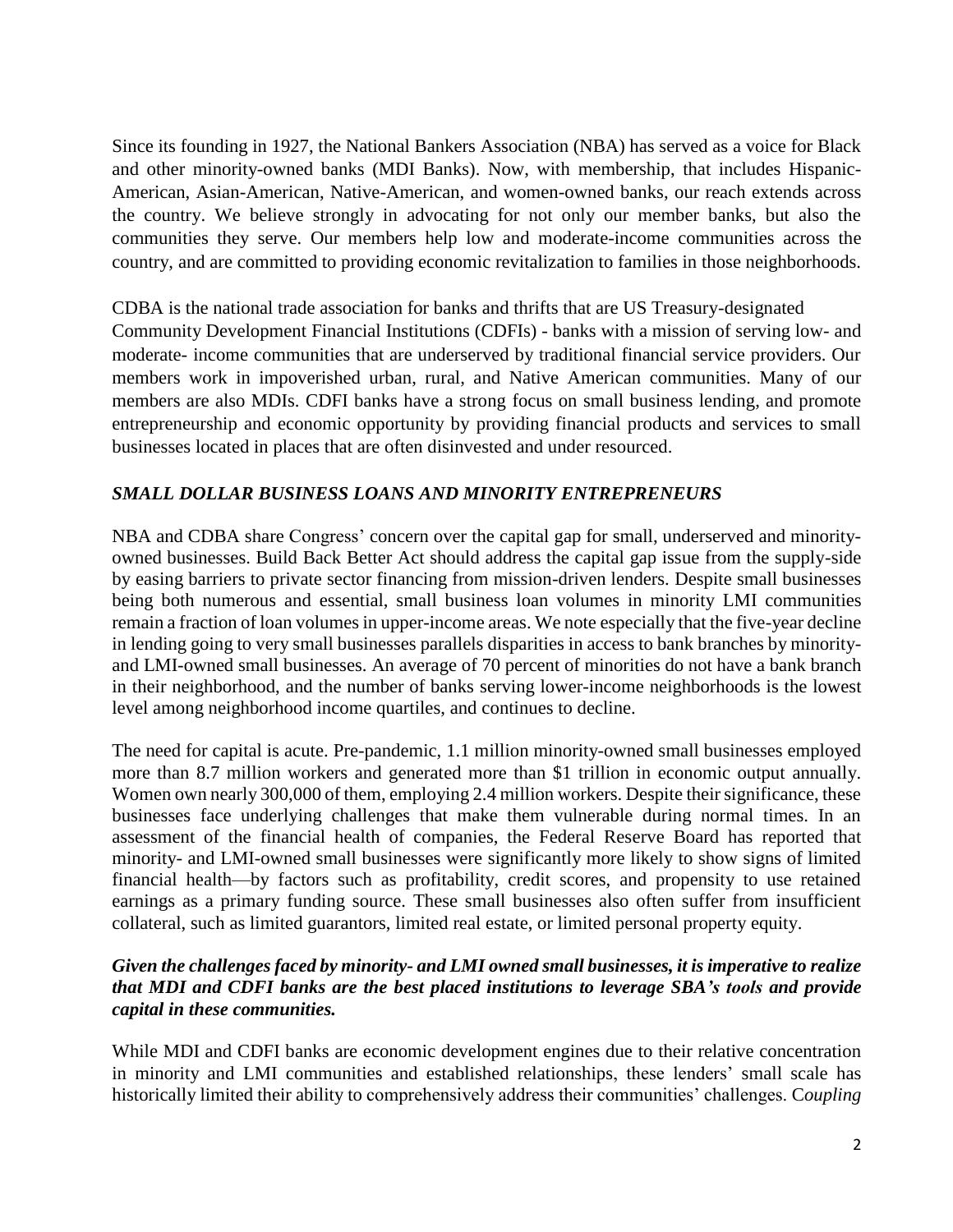*the \$12 billion of MDI and CDFI bank focused stimulusfunding with strong SBA technical assistance, will help change that*. The current Build Back Better legislation expands SBA's ability to target underserved areas via new programs in good ways. Programs such as UPLIFT Incubators and offices such as an Office of Native American Affairs, Office of Rural Affairs, and an Office of Emerging Markets will be more successful if they intersect with an Office of Minority and Community Development Banking that is dedicated to leveraging private mission-driven capital and expertise.

The focus of the Office of Minority and Community Development Banking should be to integrate MDI and CDFI banks into SBA's outreach and servicing of minority- and LMI-owned small businesses. A critical duty of this office would be to preserve and promote MDI and CDFI bank participation in the small business lending market by:

- Providing technical assistance to ensure maximum efficiency in program implementation;
- Promoting and encouraging the creation of new MDI and CDFI bank partnerships;
- Actively integrating these lenders into program implementation, particularly programs focused on the communities these banks explicitly serve

This is very similar to existing requirements that bank regulatory agencies currently comply with in respect to MDIs. It also reflects the recent establishment of a complementary office by the Federal Deposit Insurance Corporation (FDIC), and a Mission-Driven Bank Fund, to ensure that MDI and CDFI banks receive effective regulatory support and access to capital to execute on their missions.

We urge Congress to authorize SBA to proactively lower administrative barriers to MDI and CDFI bank participation across SBA loan programs. The Office of Minority and Community Development Banking could help with implementation. The effects of these barriers are evident in the disproportionate number of African American borrowers as a share of all 7(a) and 504 program lending. In 2016, for example, African Americans only accounted for 2 percent of the lending activity in flagship SBA programs with Latino borrowers only fairing slightly better. This is despite the established track records of our two member cohorts lending to their target communities within the bounds of their current scales:

- MDI banks have an established track record of higher rates of small business and SBA lending to minority entrepreneurs and a willingness to do larger SBA loans to diverse entrepreneurs relative to non-MDIs;
- CDFI banks regularly exceed the 60% LMI lending and service threshold required by the CDFI fund, directing 75.5% of their portfolio by amount, and 81% of their portfolio by count, to LMI target markets in 2020.

A new Office of Minority and Community Development Banking must be focused on specific goals to be effective. We recommend that Congress direct the Office to:

- Review the minimum loan number requirement for MDI and CDFI bank participation in certain SBA programs;
- Establish goals for diverse entrepreneur participation in SBA programs;
- Ensure SBA adequately compensates lenders for program participation by establishing a reasonable rate floor; and
- Increase the number of MDIs and CDFI banks in the SBIC and Preferred Lender programs.